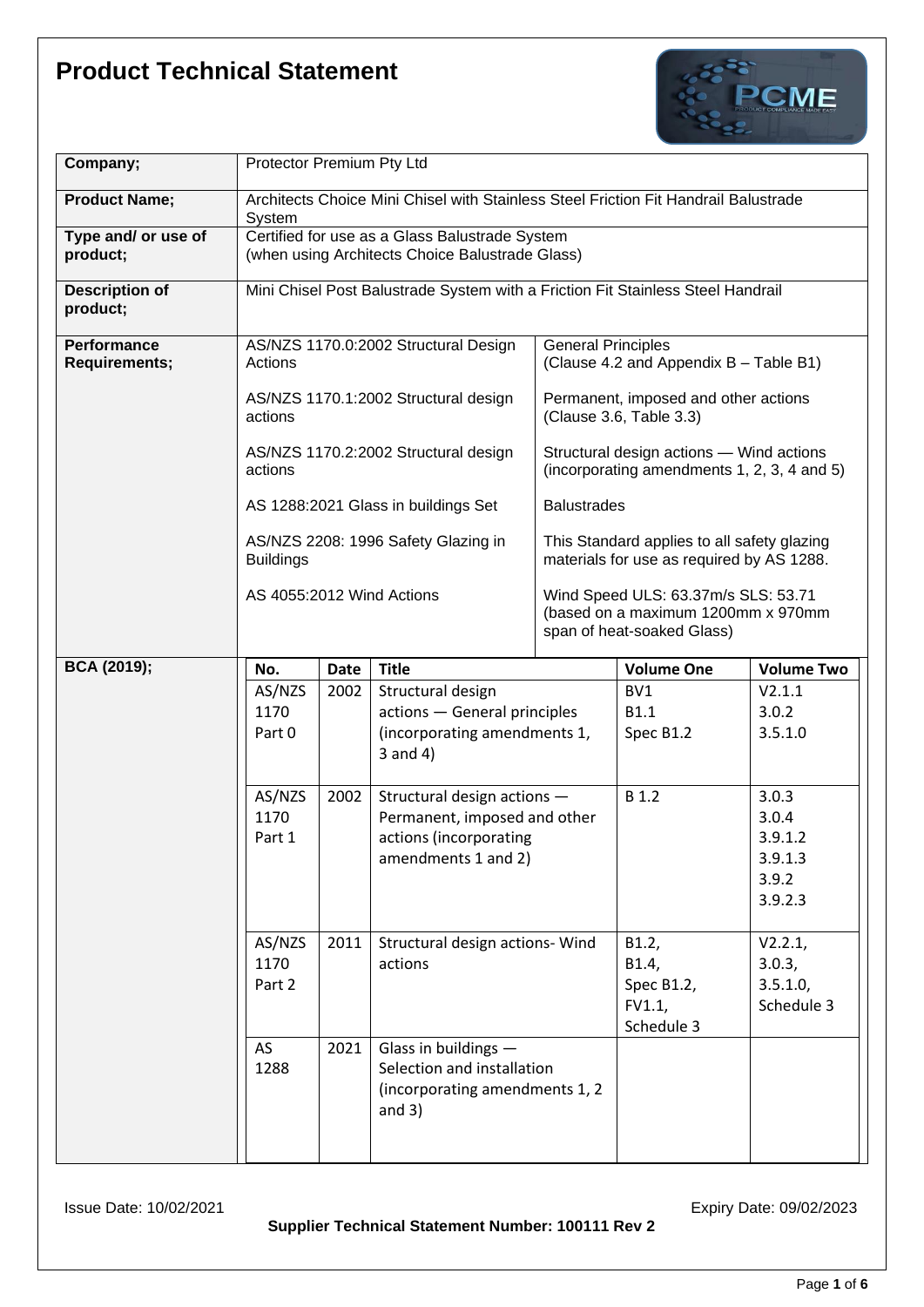

#### **Limitations and Conditions**

|         | LUURUUDIIS UNU OONURUONS                                                                                           |
|---------|--------------------------------------------------------------------------------------------------------------------|
|         | With regards to strength and/or rigidity of Balustrade, this Supplier Statement limits compliance to the following |
| extent: |                                                                                                                    |
|         |                                                                                                                    |

**1** From the results achieved from the Engineers assessment and documentation the deemed to satisfy the loading requirements as per Table 3.3 of AS/NZS 1170-2002 for the following classifications;

- For a Category 'A' Domestic and residential activities- Other Residential (see C3).
- For a Category 'B, E' Offices and work areas not included elsewhere including storage areas- Fixed platforms, walkways, stairways and ladders for access (see NOTE 2).
- For a Category 'C3" Areas without obstacles for moving people and not susceptible to overcrowding-Stairs, landings, external balconies, edges of roofs etc.

|                         | Note        | All classifications with equal or lower load specifications may be applied to this sample. For more<br>information as to their specific use please see Table 3.3 of AS/NZS 1170.1-2002                                                                                                                                                                                                                                                  |
|-------------------------|-------------|-----------------------------------------------------------------------------------------------------------------------------------------------------------------------------------------------------------------------------------------------------------------------------------------------------------------------------------------------------------------------------------------------------------------------------------------|
|                         | Note 2      | This usage (under B,E) is for access to and safe working places normally used by operation,<br>inspection, maintenance and services personnel.                                                                                                                                                                                                                                                                                          |
| $\overline{2}$          | <b>Note</b> | The Architects Choice Balustrade System is not designed to fulfil Pool Fencing requirements for<br>AS1926.1:2012                                                                                                                                                                                                                                                                                                                        |
| 3                       | <b>Note</b> | When referring to GRG Consulting Engineers Drawing Number 20-3169-001 the Maximum<br>Installation Height is 4 meters and span of system 3756mm (using the friction fit Stainless Steel<br>Handrail)                                                                                                                                                                                                                                     |
| $\overline{\mathbf{4}}$ | <b>Note</b> | The referenced fixings in the BVT Report 20110930-02B require "Specific design required for<br>overall size." (This report does not cater to site specific requirements and it is the responsibility of<br>the installer to ensure fixings used will fulfil performance requirements for the relevant States and<br>Territories within Australia)                                                                                       |
| 5                       | <b>Note</b> | All information, details or designs portrayed in this document remain the copyright of PCME<br>Certifications (unless PCME Certifications has expressly agreed otherwise with the Client or any<br>users of this document). Any reproduction of this Product Technical Statement Format or contents<br>without the express permission of PCME Certifications is prohibited.                                                             |
| 6                       |             | This Product Technical Statement is issued based on the evidence of compliance as detailed herein. Any<br>deviation from the specifications contained in this Product Technical Statement is outside of this documents<br>scope and the installation of the certified product/ system will not be covered by this PCME Supplier<br>Statement. This may result in product being classified as a non-conforming building product/ system. |

| <b>Product Technical Data</b>          |                                                                                                                                                                                                                                                      |
|----------------------------------------|------------------------------------------------------------------------------------------------------------------------------------------------------------------------------------------------------------------------------------------------------|
| <b>Building Classification/s;</b>      | 1, 2, 3, 4, 5, 6, 7, 8, 9, 10                                                                                                                                                                                                                        |
| Type and intended use of a<br>product; | As per Page 1 (Protector Premium Product Technical Statement)                                                                                                                                                                                        |
| <b>Description of product;</b>         | Architects Choice Glass Balustrade                                                                                                                                                                                                                   |
| <b>Product specification;</b>          | As per AS/NZS 1170.0 Wind Actions<br>This barrier is suitable for wind speeds ULS: 63.37m/s SLS: 53.71 m/s<br>As per AS/NZS 1170.1 Table 3.3;<br>Type A<br>Type B & E<br>Type C <sub>3</sub><br>As per AS/NZS 1170.2<br>Region B, Terrain Category 1 |

**Supplier Technical Statement Number: 100111 Rev 2**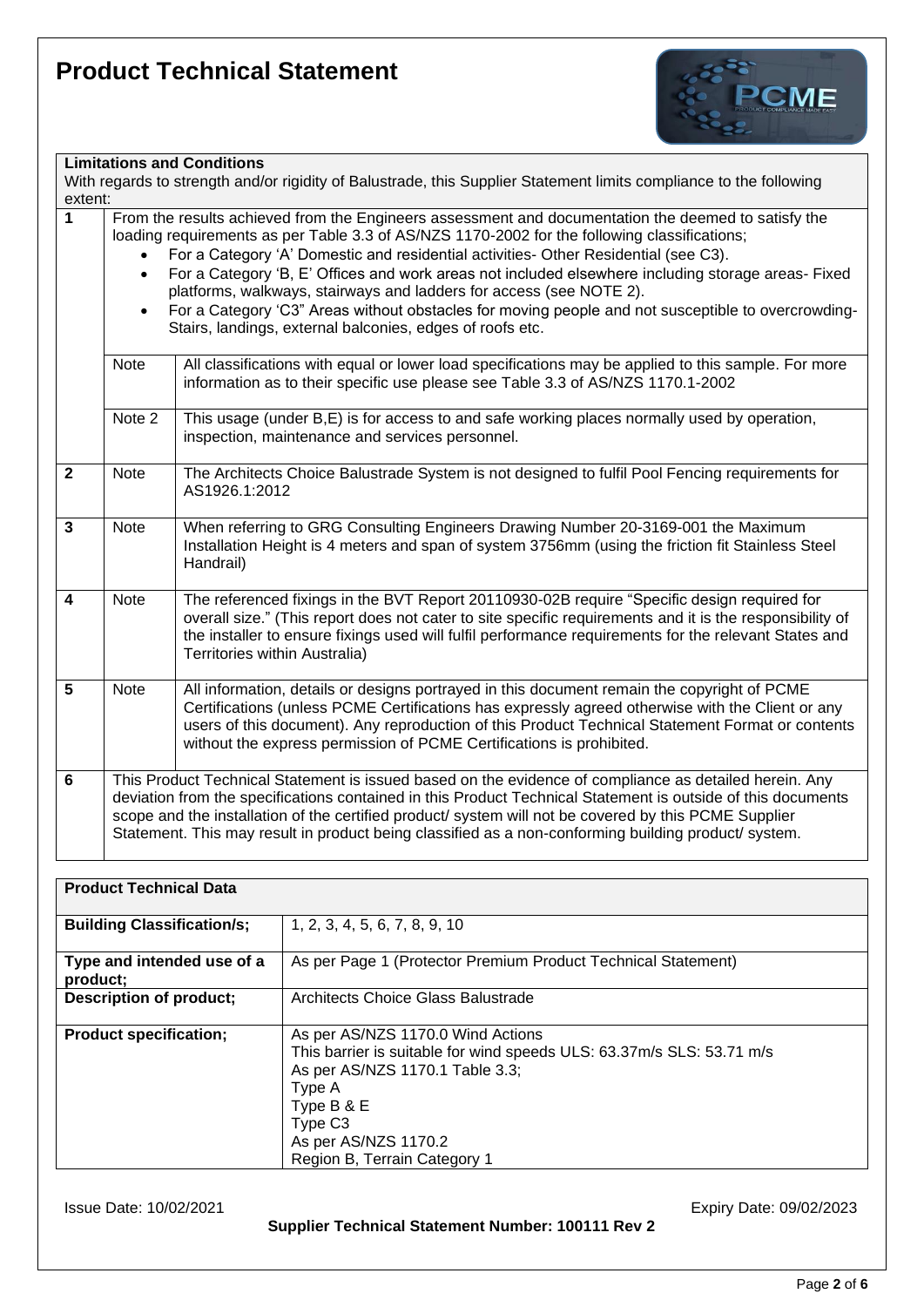

| AC1442 | Heat-Soaked Glass Balustrade Panel 1300W x 970H 12mm |
|--------|------------------------------------------------------|
| AC1449 | Heat-Soaked Glass Balustrade Panel 1200W x 970H 12mm |
| AC1456 | Heat-Soaked Glass Balustrade Panel 1100W x 970H 12mm |
| AC1463 | Heat-Soaked Glass Balustrade Panel 1000W x 970H 12mm |
| AC1470 | Heat-Soaked Glass Balustrade Panel 900W x 970H 12mm  |
| AC1477 | Heat-Soaked Glass Balustrade Panel 800W x 970H 12mm  |
| AC1484 | Heat-Soaked Glass Balustrade Panel 700W x 970H 12mm  |
| AC1694 | Heat-Soaked Glass Balustrade Panel 600W x 970H 12mm  |

**Architects Choice Glass Balustrade Glazing Mark (Ref. AS 1288-2021); 5.23** Identification of Safety Glass; and<br>**5.23.3** Minimum Marking Reguirements;

**5.23.3 Minimum Marking Requirements;**



**Architects Choice Mini Post (AC1127), (AC1134), (AC1141), (AC1148)** 



**Architects Choice Slimline Spigot(AC1155), (AC1169)**



**Supplier Technical Statement Number: 100111 Rev 2**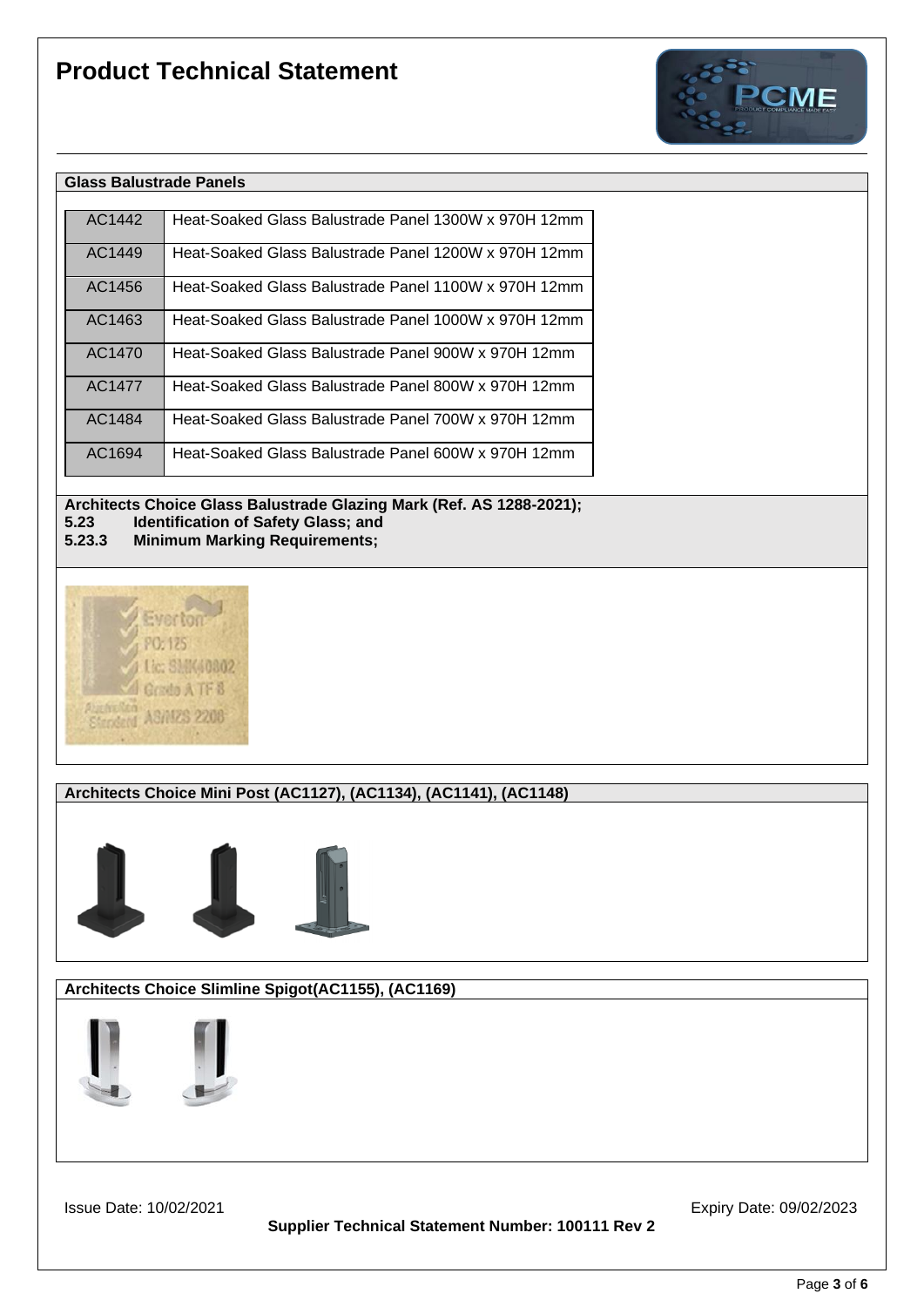# **Product Technical Statement CME Friction Fit Stainless Steel Handrail (AC-1379/ 1365), Brackets (AC-1421/ 1414) and Joiners (AC-1423/ 1418)** Glass Panels

| <b>Installation</b><br>requirements; | Installations of these products are outside the scope of this Product Technical Statement. Each<br>State in Australia has its own regulations regarding balustrade and must installed in<br>accordance to the relevant Structural/ Civil Engineers specifications, Building Codes,<br>Australian/ New Zealand Standards, Regulations and Legislations.<br>It is recommended that this product be installed by a suitably qualified tradesperson. The<br>finished balustrade must be inspected and approved by a certified Building Inspector/ Surveyor<br>or Building Authority. |  |  |
|--------------------------------------|----------------------------------------------------------------------------------------------------------------------------------------------------------------------------------------------------------------------------------------------------------------------------------------------------------------------------------------------------------------------------------------------------------------------------------------------------------------------------------------------------------------------------------------------------------------------------------|--|--|
|                                      | General information on the installation of this product can be found at:<br>1.<br>https://thearchitectschoice.com.au/diy-installation-guide-glass-balustrade/                                                                                                                                                                                                                                                                                                                                                                                                                    |  |  |
|                                      | 2. How to Set Out Mini Posts<br>https://thearchitectschoice.com.au/wp-content/uploads/diy-installation-<br>guides/AC_MiniPostinstall_Landscape.pdf                                                                                                                                                                                                                                                                                                                                                                                                                               |  |  |
|                                      | <b>Friction Fit Handrail Installation</b><br>3<br>https://thearchitectschoice.com.au/wp-content/uploads/diy-installation-<br>guides/AC_HandrailFFnstall_Landscape.pdf                                                                                                                                                                                                                                                                                                                                                                                                            |  |  |
|                                      | Maintenance<br>4.<br>https://thearchitectschoice.com.au/diy-installation-guide-glass-<br>balustrade/#maintenance                                                                                                                                                                                                                                                                                                                                                                                                                                                                 |  |  |
|                                      | 5. Warranty Information<br>https://thearchitectschoice.com.au/warranty-information/                                                                                                                                                                                                                                                                                                                                                                                                                                                                                              |  |  |

| <b>Evaluation Statements</b> |                                                                                                                                                                                                                                                                                                                                                                                                                                                             |
|------------------------------|-------------------------------------------------------------------------------------------------------------------------------------------------------------------------------------------------------------------------------------------------------------------------------------------------------------------------------------------------------------------------------------------------------------------------------------------------------------|
| <b>Evaluation methods;</b>   | PCME Certifications has followed the following procedures for compiling of Everton<br><b>Balustrade Supplier Statement;</b><br>Assessment of the Protector Premium products<br>Assessing a product quality plan for the Protector Group (Protector Premium<br>Pty Ltd) that conforms to ISO10005; and<br>Reviewing testing of samples supplied to ascertain whether the product<br>meets the performance requirements specified on this Technical Statement |

**Supplier Technical Statement Number: 100111 Rev 2**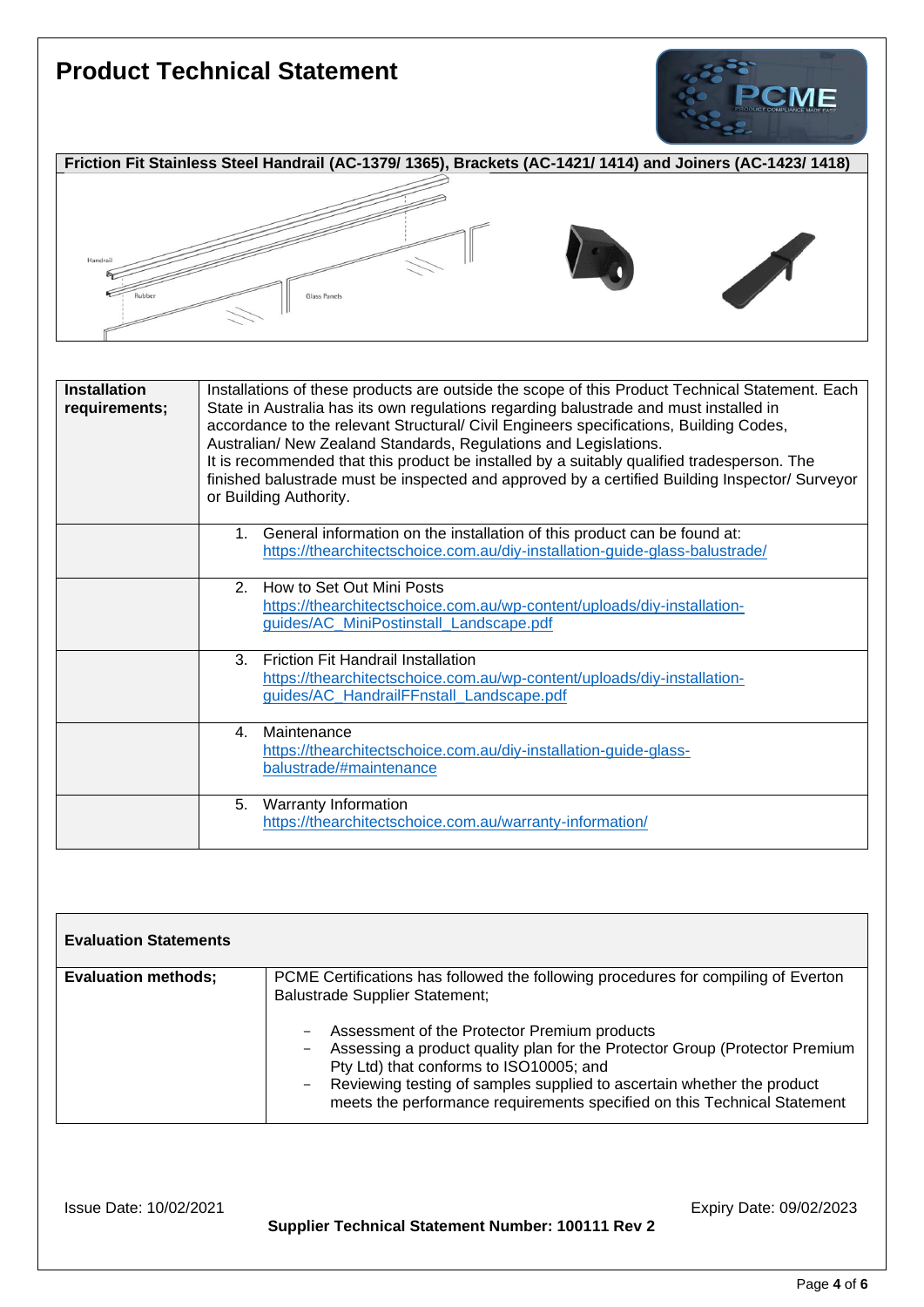

**Note;** *The Product Technical Statement Holder has chosen not to make the above evidence of compliance publicly available, due to the documents being considered commercial confidence. For validation of the mentioned test reports Building Authority must contact the Technical Statement Holder directly.*

| Reports; |                                                                              |                               |  |  |
|----------|------------------------------------------------------------------------------|-------------------------------|--|--|
| a)       | <b>BVT Engineers- Matt Bishop</b>                                            |                               |  |  |
|          | BE(Hons), CPEng, CMEngNZ, IntPE                                              |                               |  |  |
|          | RPEQ: 22712                                                                  |                               |  |  |
|          |                                                                              |                               |  |  |
|          | Certificate of Compliance for proposed Design Work                           |                               |  |  |
|          | ABCB Clause B1: Structure - Design of Balustrade Systems                     |                               |  |  |
|          |                                                                              |                               |  |  |
|          | Issued by: BVT Consulting Ltd<br><b>Protector Aluminium</b><br>To:           |                               |  |  |
|          | In Respect of: Design of Frameless Balustrade as per BVT Report 21031331-02C |                               |  |  |
|          |                                                                              |                               |  |  |
|          | Date: 8 <sup>th</sup> October 2021                                           |                               |  |  |
|          | Result: PASS                                                                 |                               |  |  |
|          |                                                                              |                               |  |  |
| b)       | <b>GRG Consulting Engineers- Gary Gibson</b>                                 |                               |  |  |
|          | RPEQ: 07587                                                                  |                               |  |  |
|          | CPEng: 1302262                                                               |                               |  |  |
|          | RBP Civil: EC41474                                                           |                               |  |  |
|          | RBP Mech: EM41473                                                            |                               |  |  |
|          | Project No: 20-3169                                                          |                               |  |  |
|          |                                                                              |                               |  |  |
|          | <b>Balustrade Spigot Certification</b>                                       |                               |  |  |
|          | General Arrangement 3 x 1200mm Panels                                        |                               |  |  |
|          |                                                                              |                               |  |  |
|          | Drawing Number: 20-3169-001                                                  |                               |  |  |
|          |                                                                              |                               |  |  |
| c)       | SAI Global AS/NZS 2208 Glazing Certificate                                   |                               |  |  |
|          | Standardsmark Licence;                                                       |                               |  |  |
|          |                                                                              |                               |  |  |
|          | Everton Australia Pty Ltd                                                    | Glass Outlet BNE Pty Ltd      |  |  |
|          |                                                                              |                               |  |  |
|          | Certificate Number: SMK 40802                                                | Certificate Number: SMK 40883 |  |  |
|          | Expires: 15th January 2023                                                   | Expires:                      |  |  |
|          |                                                                              |                               |  |  |

**Supplier Technical Statement Number: 100111 Rev 2**